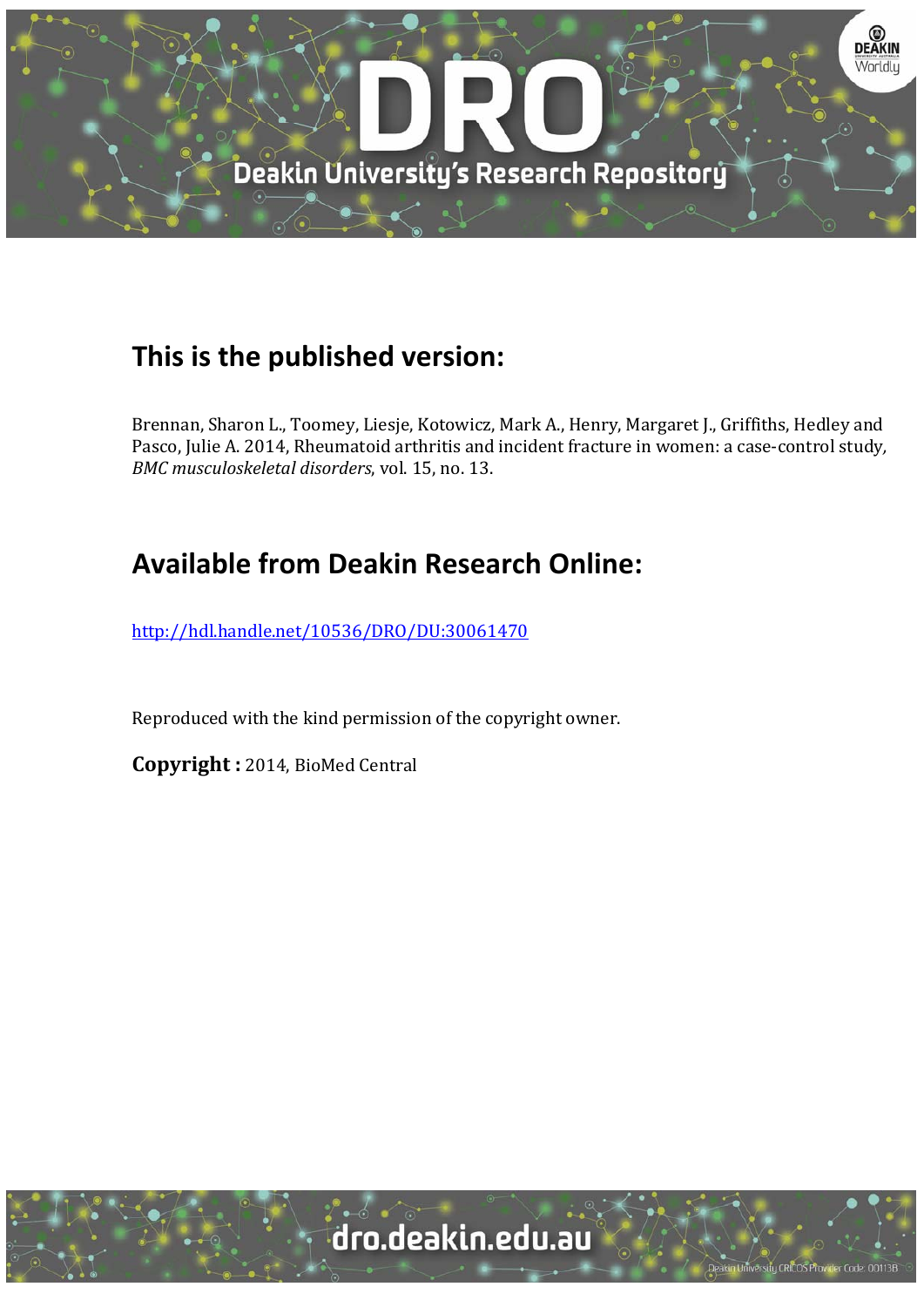### **RESEARCH ARTICLE Example 2014 CONSIDERING CONSIDERING CONSIDERING CONSIDERING CONSIDERING CONSIDERING CONSIDERING CONSIDERING CONSIDERING CONSIDERING CONSIDERING CONSIDERING CONSIDERING CONSIDERING CONSIDERING CONSIDE**



# Rheumatoid arthritis and incident fracture in women: a case–control study

Sharon L Brennan<sup>1,2,3\*</sup>, Liesje Toomey<sup>1</sup>, Mark A Kotowicz<sup>1,2</sup>, Margaret J Henry<sup>1</sup>, Hedley Griffiths<sup>4</sup> and Julie A Pasco $1,2$ 

#### Abstract

Background: To examine fracture incidence in women with rheumatoid arthritis (RA) for an entire geographical region of south-eastern Australia.

Methods: Women aged 35 years and older, resident in the Barwon Statistical Division (BSD) and clinically diagnosed with RA 1994–2001 were eligible for inclusion as cases ( $n = 1,008$ ). The control population ( $n = 172,422$ ) comprised the entire female BSD population aged 35 years and older, excluding those individuals identified as cases. Incident fractures were extracted from the prospective Geelong Osteoporosis Study Fracture Grid. We calculated rate ratios (RR) and 95% confidence intervals (CI) to compare the age-adjusted rate of fracture between the RA and non-RA populations, and used a chi-square test to compare proportions of fractures between women with and without RA, and a two-sided Mann–Whitney U-test to examine age-differences.

Results: Among 1,008 women with RA, 19 (1.9%) sustained a fracture, compared to 1,981 fractures sustained by the 172,422 women without RA (1.2%). Fracture rates showed a trend for being greater among women diagnosed with RA (age-adjusted RR 1.43, 95%CI 0.98-2.09,  $p = 0.08$ ). Women with RA sustained vertebral fractures at twice the expected frequency, whereas hip fractures were underrepresented in the RA population ( $p < 0.001$ ). RA status was not associated with the likelihood of sustaining a fracture at sites adjacent to joints most commonly affected by RA  $(p = 0.22)$ .

**Conclusion:** Given that women with RA have a greater risk of fracture compared to women without RA, these patients may be a suitable target population for anti-resorptive agents; however, larger studies are warranted.

Keywords: Incident fracture, Rheumatoid arthritis, Epidemiology, Women

#### Significance and innovation

Previous investigations regarding fracture risk in women with rheumatoid arthritis (RA) have been confined to specific sub-populations or a limited number of fracture sites: there is currently little known regarding the overall risk of fracture associated with RA.

Women with RA have an increased risk of fracture compared to women without RA.

Fractures are more likely to occur at major osteoporotic sites than at sites adjacent to the joints affected by RA.

Women with RA may be a suitable target population for anti-resorptive agents to reduce fracture risk.

#### Background

Rheumatoid arthritis (RA) is an autoimmune disease characterised by symmetric joint inflammation, stiffness and pain, and by muscular weakness around the affected joints. RA is the most severe form of arthritis [\[1\]](#page-5-0). The worldwide prevalence of RA is approximately 1%, and the most prevalent autoimmune condition in Australia, affecting 2.1% of the population, 63% of whom are women [[1](#page-5-0)]. The onset of RA generally occurs between 40–60 years of age, peaking in females aged 65–74 years [[1](#page-5-0)].

Drug therapies in RA are aimed at maintaining or improving functional status, and the more commonly prescribed anti-inflammatory drugs in the treatment of RA include non-steroidal anti-inflammatory drugs (NSAIDs) or glucocorticoid therapy; the latter used in cases of active and severely disabling RA [[2](#page-5-0)]. A well-documented effect



© 2014 Brennan et al.; licensee BioMed Central Ltd. This is an open access article distributed under the terms of the Creative Commons Attribution License [\(http://creativecommons.org/licenses/by/2.0\)](http://creativecommons.org/licenses/by/2.0), which permits unrestricted use, distribution, and reproduction in any medium, provided the original work is properly cited.

<sup>\*</sup> Correspondence: [sbrennan@unimelb.edu.au](mailto:sbrennan@unimelb.edu.au) <sup>1</sup>

<sup>&</sup>lt;sup>1</sup> School of Medicine, Deakin University, Geelong, Victoria, Australia 2 NorthWest Academic Centre, The University of Melbourne, St Albans, Victoria, Australia

Full list of author information is available at the end of the article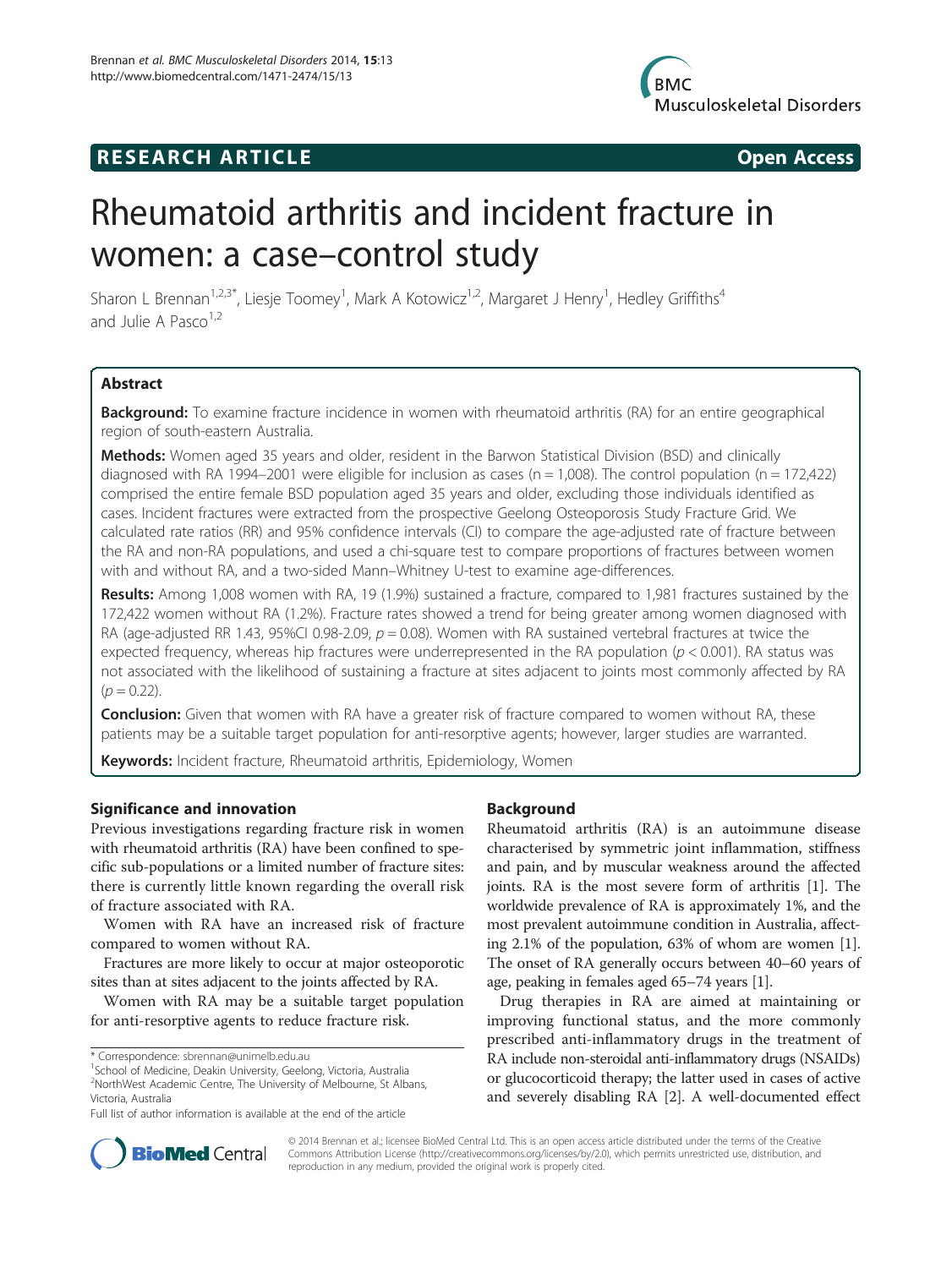of glucocorticoids is that they disrupt bone metabolism, causing an increase in bone resorption and a decrease in formation via several different mechanisms [[2](#page-5-0)]. However, glucocorticoids are also potent immunosuppressants and can therefore reduce bone damage associated with disease activity in RA [[3,4\]](#page-5-0).

Bone loss in RA can also occur independently of corticosteroid therapy, and the localised erosion of bone around disease joints is a characteristic of RA [\[5](#page-5-0)]. Whilst osteoclastogenesis is induced in the RA inflammatory response [[6,7](#page-5-0)] resulting in bone resorption, some erosions of bone appear to be physically rather than chemically mediated [\[8\]](#page-5-0). Generalised skeletal bone loss is also associated with RA. Studies have shown that bone mineral density (BMD) at the hip and spine is lower in RA patients compared to the general population [\[6,9,10\]](#page-5-0). It is plausible that a number of different factors associated with RA may be involved in the process of generalised bone loss. Disease activity and duration, and corticosteroid use have been implicated in bone loss at both the hip and spine whereas studies suggest decreased physical activity may be only associated with decreased hip BMD [[3,6,10,11](#page-5-0)].

The presence of these factors, in combination with older age, suggests that RA patients may be a population at increased risk of fracture; an association reported by some studies [\[12-14](#page-5-0)]. However, given that many previous investigations have been confined to specific sub-populations, small sample sizes, or a limited number of fracture sites, there is currently little known regarding the overall risk of fracture associated with RA. We aimed to examine; (a) whether fracture incidence would differ between women with RA and women without RA, and (b) whether the site-specific fracture would differ between women with and without RA, using an entire statistical division of south-eastern Australia as the study population.

#### Methods

#### Rheumatoid arthritis (cases)

Women aged 35 years and older, resident in the Barwon Statistical Division (BSD), and with RA diagnosis between 1994 and 2001 were eligible for inclusion in these analyses. RA status was ascertained by manually checking the eligibility criteria (age, sex, and resident status) against records of the Barwon Rheumatology Service, the region's sole rheumatology practice that was established in the early 1990s. RA was diagnosed by the treating rheumatologists at the Barwon Rheumatology Service, Victoria, Australia, using the predominant diagnostic set of criteria published by the American Rheumatism Association in 1988 [\[5\]](#page-5-0).

#### Non-RA population (controls)

The control population comprised the entire BSD population aged 35 years and older, excluding those individuals identified in the RA population, in order to provide two

mutually exclusive groups for case–control analyses. The 1996 Australian Bureau of Statistics (ABS) Census count for the BSD female population aged 35 years and older was 57,454 [\[15\]](#page-5-0). Control population figures for the years of 1994 and 1995 were extrapolated using the 1996 population figures.

#### Ascertainment of incident fracture

The Geelong Osteoporosis Study (GOS) Fracture Grid (GOS-FracGrid) prospectively documents all incident fractures sustained by residents of the BSD using a validated method to identify fractures from original radiological reports, as previously published [[16](#page-5-0)]. The first occurring incident fracture for all women in the BSD aged 35 years and older was identified for a two year period 1994–96 [[15](#page-5-0)]. To calculate the RA population fracture incidence rate in person-years, fractures occurring in the RA population 1994–1996 were used, in order to examine whether the fracture incidence in women with RA was increased compared to women without RA. The GOS-FracGrid uses the International Classification of Diseases, Ninth Revision (ICD-9) [\[17](#page-5-0)] to code the site of fracture, as previously published. In order to increase the sample size to examine site-specific fractures, we included every fracture case that occurred from 1994–2001 for analyses, although where multiple fractures, only the first fracture at any individual site was included.

Approval for this study was provided by the Barwon Health Human Research and Ethics Committee (HREC). For the RA cases, written informed consent to access fracture records was provided by living patients, and Barwon Health HREC provided ethical approval to access the electronic medical records of patients with RA that were deceased. Development of the comprehensive GOS-FracGrid was approved via a waiver of consent provided by Barwon Health HREC.

#### Statistical analyses

Age- and sex-specific, total-fracture and site-specific fracture incidence rates in person years for the entire BSD population have been published using the data collected by GOS 1994–1996 [\[18](#page-5-0)]; the corresponding rates for the non-RA population included in our current study were derived from those data by removing the individuals with RA. We made the assumption that fracture rates remained constant between 1994–2001 and this assumption was used to calculate the expected fracture numbers in the RA cases.

Age-adjusted rate ratios (RR) and 95% confidence intervals (CI) were calculated to compare the rate of incident fracture between women with and without RA. When calculating the age-adjusted RR, the following categorical age groupings were used; 35–54 years, 55–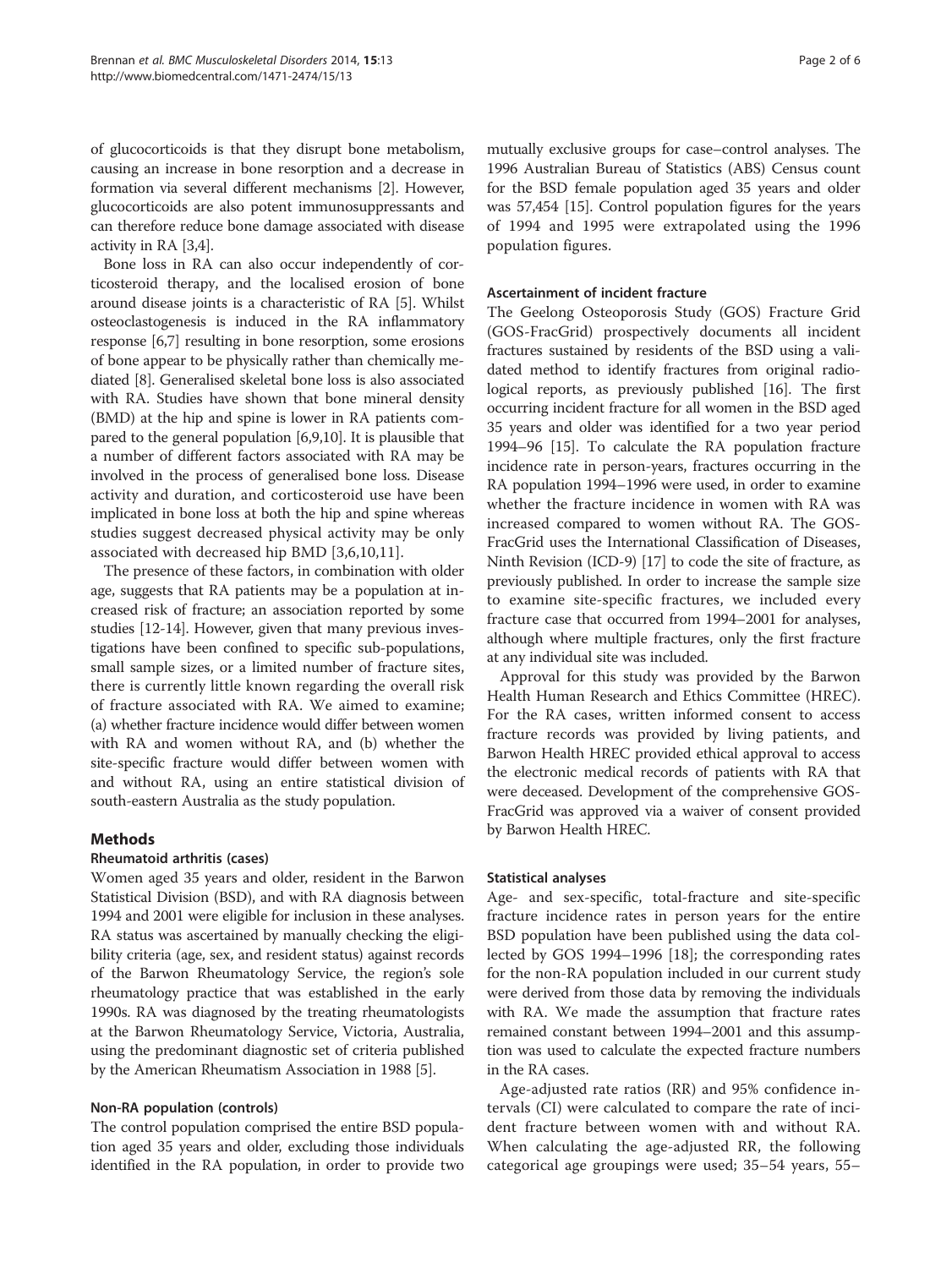74 years, and 75+ years, so as to ensure that each age stratum held an appropriate number of fractures.

To examine site-specific fracture and RA, we used a chi-square test to examine differences in proportions of fractures between the two groups, and a two-sided Mann– Whitney U-test was used to examine age-differences.

All analyses were performed using Minitab (Version 12.0; Minitab, State College, PA).

#### Results

Mean age for RA cases was 64 years (IQR 52–71) and 53 years (IQR 43–68) for the non-RA population. A Mann–Whitney test revealed that the median age for RA cases was older than that of the control population  $(T = 9.2, p < 0.001)$ . At the onset of RA, mean  $(\pm SD)$  age was  $53 \pm 16$  years, and the year of RA onset ranged between 1940 and 2001, with the majority of RA patients developing the disease post-1989. The prevalence of RA in women was 0.6%.

#### Fracture incidence

Table 1 presents the number and percentage of fractures according to skeletal site, in women with and without RA. Table 2 presents the numbers of fractures sustained

Table 1 Number and percentage of fractures by skeletal site among women with and without RA

| Skeletal site | Rheumatoid<br>arthritis (cases) | Non-rheumatoid<br>arthritis (controls) |  |  |
|---------------|---------------------------------|----------------------------------------|--|--|
| Face          | $1(1.2\%)$                      | 13 (0.8%)                              |  |  |
| Skull         | 0                               | $2(0.1\%)$                             |  |  |
| Vertebra      | 26 (31.7%)                      | 243 (15.6%).                           |  |  |
| <b>Rib</b>    | 4 (4.9%)                        | 64 (4.1%)                              |  |  |
| Pelvis        | 2(2.4%)                         | 63 (4.0%)                              |  |  |
| Clavical      | $\mathbf{0}$                    | 14 (0.9%)                              |  |  |
| Scapula       | $\mathbf 0$                     | 7(0.5%)                                |  |  |
| Humerus       | 12 (14.6%)                      | 128 (8.2%)                             |  |  |
| Forearm       | 3(3.7%)                         | 108 (6.9%)                             |  |  |
| Colles'       | 6(7.3%)                         | 211 (13.5%)                            |  |  |
| Carpal bone   | $1(1.2\%)$                      | 18 (1.2%)                              |  |  |
| Hand          | $1(1.2\%)$                      | 23 (1.5%)                              |  |  |
| Finger        | $1(1.2\%)$                      | 36 (2.3%)                              |  |  |
| Hip           | 6(7.3%)                         | 321 (20.5%)                            |  |  |
| Upper leg     | 4 (4.9%)                        | 25 (1.6%)                              |  |  |
| Patella       | 4 (4.9%)                        | 21 (1.3%)                              |  |  |
| Lower leg     | 3(3.7%)                         | 85 (5.4%)                              |  |  |
| Ankle         | 4 (4.9%)                        | 100 (6.4%)                             |  |  |
| Foot          | 3(3.7%)                         | 55 (3.5%)                              |  |  |
| Toe           | $1(1.2\%)$                      | 26 (1.7%)                              |  |  |
| <b>Total</b>  | 82 (100%)                       | 1563 (100%)                            |  |  |

| Page 3 of ( |  |  |
|-------------|--|--|
|             |  |  |

| Table 2 Numbers of fractures in women with and without      |
|-------------------------------------------------------------|
| RA (1994–96) in the Barwon Statistical Division, stratified |
| by year of data ascertainment                               |
|                                                             |

|       | Rheumatoid<br>arthritis (cases) |                                | Non-rheumatoid<br>arthritis (controls) |                             |  |  |
|-------|---------------------------------|--------------------------------|----------------------------------------|-----------------------------|--|--|
| Year  | <b>RA</b> population<br>at risk | <b>Fracture</b><br>numbers (%) | Population<br>at risk*                 | Fracture<br>numbers $(%)**$ |  |  |
| 1994  | 319                             | 3 (0.94%)                      | 57.491                                 | 601 (1.04%)                 |  |  |
| 1995  | 333                             | $5(1.50\%)$                    | 57.477                                 | 690 (1.20%)                 |  |  |
| 1996  | 356                             | 11 (3.09%)                     | 57.454                                 | 690 (1.20%)                 |  |  |
| Total | 1,008                           | 19 (1.88%)                     | 172,422                                | 1,981 (1.15%)               |  |  |

\*Control population figures were extrapolated using 1996 Census data [\[15](#page-5-0)]. \*\*Raw fractures figures were ascertained for 1994–1996 from Sanders et al. [[18\]](#page-5-0).

by women with and without RA for the study period of 1994–1996 in the BSD, stratified by year of data ascertainment. Of the 1,008 women with RA, 19 (1.9%) sustained a fracture compared to 1,981 fractures sustained by the 172,422 women without RA (1.2%).

Crude fracture incidence rates for women with and without RA were 188 per 10,000 person years and 114 per 10,000 person years, respectively. In age-adjusted analyses, a trend was observed for women with RA to be 43% more likely to fracture than non-RA women of the same age (age-adjusted RR 1.43, 95%CI 0.98, 2.09,  $p = 0.08$ .

#### Site-specific fracture

In women with RA, 82 fractures were sustained during the study period, whereas 1,563 fractures were sustained by the non-RA group (Table [3](#page-4-0)). No age-differences at time of fracture were observed between women with RA or in women without RA (72 vs.74 years, respectively, U-1.00, 95%CI  $-2.00$ , 4.00,  $p = 0.38$ ).

The proportions of classic 'osteoporotic' fractures (Colles', vertebral, and hip) sustained by the RA and non-RA groups differed significantly ( $\chi^2$  = 21.71,  $p$  < 0.001). The greatest difference between observed and expected values occurred for the vertebral and hip fractures, whereby women with RA sustained vertebral fractures at twice the expected frequency (26.0% versus 13.4), whereas hip fractures were underrepresented in the RA population (6% versus 16.3) ( $\chi^2$  = 21.71,  $p$  = <0.001). No difference was observed between the RA and non-RA groups in the likelihood of sustaining a fracture at sites adjacent to the joints most commonly affected in RA ( $\chi^2$  = 3.02, *p* = 0.22).

#### **Discussion**

Our data show a greater risk of fracture for women with RA compared to non-RA women, with no age difference at the time of fracture regardless of RA status. Fractures are more likely to occur at major osteoporotic sites such as vertebral, hip or Colles', than at sites adjacent to the joints affected by RA.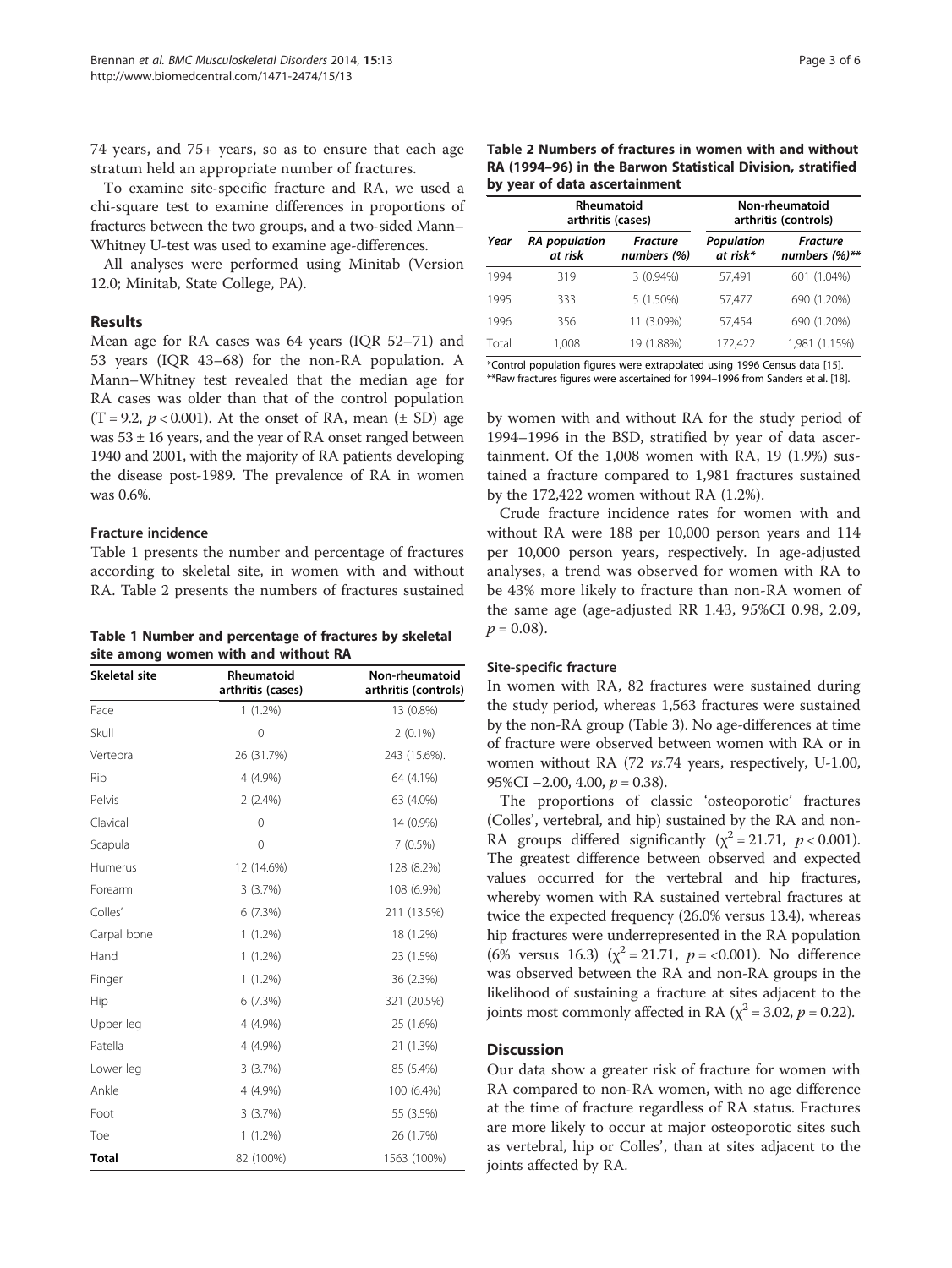|                                                             | Rheumatoid arthritis (cases) |          | Non-rheumatoid arthritis (controls) |                 | Chi-square test         |         |
|-------------------------------------------------------------|------------------------------|----------|-------------------------------------|-----------------|-------------------------|---------|
|                                                             | Observed                     | Expected | Observed                            | <b>Expected</b> | value<br>χ <sup>∠</sup> | p value |
| Primary osteoporotic sites                                  |                              |          |                                     |                 |                         |         |
| Vertebral                                                   | 26                           | 13.4     | 243                                 | 255.6           | 21.71                   | < 0.001 |
| Colles'                                                     | 6                            | 10.8     | 211                                 | 206.2           |                         |         |
| Hip                                                         | 6                            | 16.3     | 321                                 | 310.7           |                         |         |
| Other                                                       | 44                           | 41.5     | 788                                 | 790.5           |                         |         |
| Sites adjacent to joints most commonly affected early in RA |                              |          |                                     |                 |                         |         |
| Colles'/Carpal/Hand/Fingers                                 | 9                            | 14.8     | 288                                 | 282.2           | 3.02                    | 0.22    |
| Foot/Toes                                                   | 4                            | 4.2      | 81                                  | 80.8            |                         |         |
| Other                                                       | 69                           | 63.0     | 1,194                               | 1200            |                         |         |

<span id="page-4-0"></span>Table 3 Observed and expected number of fractures at primary osteoporotic sites, and sites adjacent to the joints most commonly affected early in RA in the Barwon Statistical Division

The sites of hand, fingers, feet and toes, are joints most commonly affected in RA, and therefore the regions more likely to have suffered localized bone erosion resulting in low BMD. In the general female population, fractures at these sites most commonly occur in females aged less than 50 years [[18,19\]](#page-5-0). It is plausible that in females with RA, the most influential risk factors for fracture are the same as those factors which predispose non-RA women to fracture, for instance menopausal status and age, rather than disease specific factors such as RA disease activity or duration; a suggestion supported by others [[13,](#page-5-0)[20](#page-6-0)]. We may also speculate that localized bone erosion around joints affected by RA has less influence of the risk of fracture compared to the reduced BMD seen at the hip and spine in RA patients.

In our study, women with RA sustained vertebral fractures at twice the expected frequency; consistent with other studies that examined associations between vertebral fractures and RA [\[14,](#page-5-0)[21,22](#page-6-0)]. The most plausible explanation for this is the increased rate of detection of vertebral fractures, rather than a true increase in incidence. It has been estimated that approximately two thirds of vertebral fractures are asymptomatic [[23,24](#page-6-0)], resulting in many vertebral fractures in the general population remaining undiagnosed. In contrast, RA patients have overall poorer health [[25](#page-6-0),[26](#page-6-0)], with a consequent increase in the likelihood for incidental detection of asymptomatic vertebral fractures. However, in a case–control study of Norwegian females, those with RA were more likely to have at least one vertebral deformity compared to those without RA (22% vs. 15%), and significantly more likely to have multiple vertebral deformities (11% vs. 5%, respectively). The presence of deformities is important, given they have been associated with subsequent fracture [[14](#page-5-0),[27\]](#page-6-0). Importantly, our data are in the majority consistent with studies from other countries, including Finland [[28](#page-6-0)], Norway [\[29](#page-6-0)], the UK [[23](#page-6-0)] and the US [[13](#page-5-0)]. Taken in context, our observations suggest that

RA patients may be a suitable target population for anti-resorptive agents.

However, we observed a lower than expected rate of hip fracture in our RA population. This observation may be explained by the unmeasured severity of disease; more severe RA disease is known to increase the likelihood of a sedentary lifestyle, which might negatively influence lean mass and muscle strength [[30\]](#page-6-0) and increase falls risk, with a subsequent increase in fracture risk. Indeed, it has been reported that a fear of falling is common in RA populations [[31](#page-6-0)]. Alternatively, and given that we captured all RA patients, some of whom may be early in the disease pathogenesis, it is likely that hip fracture may be associated with later or long standing disease [\[21](#page-6-0)], a greater severity of RA disease [[32](#page-6-0)], a prolonged use of medications associated with RA, or other unmeasured factors. We did not ascertain reasons for fracture in the RA or non-RA population; however, incident hip fractures in our controls may plausibly be related to increased risk taking behavior, or in the very least, less sedentary behavior when compared to the RA population. Whilst an increased hip fracture incidence is often reported in RA populations compared to non-RA populations, some studies have acknowledged that their RA sample included a higher proportion of osteoporotic patients, represented by low bone mineral density, compared to the general population [[14\]](#page-5-0); ours was a comprehensive study of an entire region.

Our study has some strength. We derived our non-RA population at risk from official 1996 Census counts of the ABS [[15](#page-5-0)]. By use of the GOS-FracGrid, which documents incident fractures for the entire BSD region ascertained from radiological reports, we were therefore able to directly calculate the fracture incidence rates for the RA and non-RA populations. Whilst other studies have examined associations between RA and fractures at various sites, a unique feature of our work is that our fracture ascertainment methodology enabled us to identify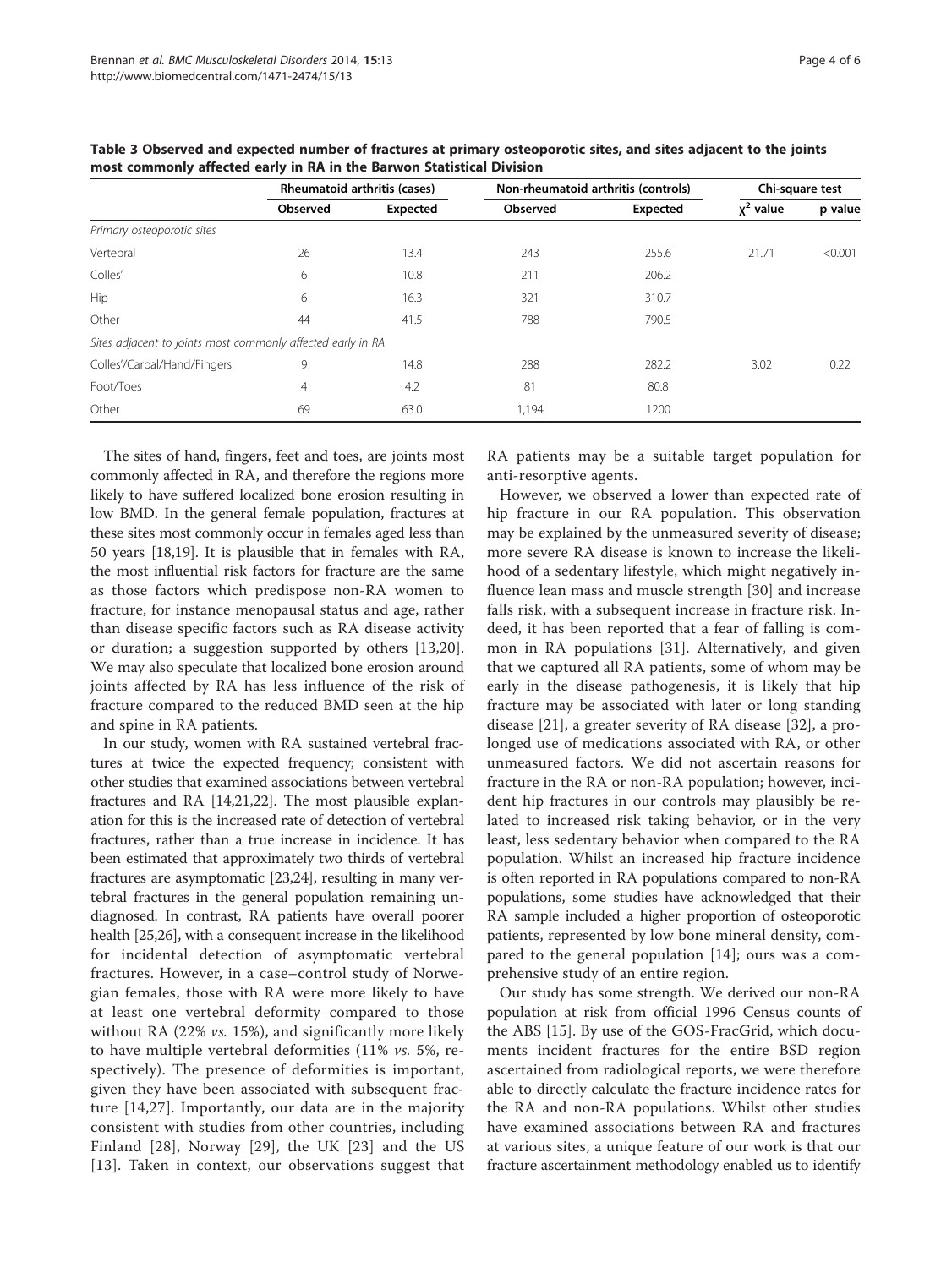<span id="page-5-0"></span>all incident fractures across an entire regional area and at all skeletal sites. Furthermore the fractures investigated in our study were not self-reported, nor did they require hospital admission (as we were not reliant on hospital admission and/or discharge data). Our study also has some limitations. Whereas our validated method of identifying fractures from original radiological reports tested the possibility of false-positives, we cannot exclude the possibility that false-negatives (failure to report a fracture) may exist. False-negatives in radiology reporting would likely result in an underestimation of the association between fracture incidence and RA; for instance not all fractures of the fingers or toes may undergo radiography. Our identification of RA patients would exclude those residents of the BSD who may have chosen to visit rheumatologists outside the region for ongoing care; however, rheumatologists practicing at the Barwon Rheumatology Service suggest that the number of RA sufferers in the region whom they had not seen for at least one consultation would likely be negligible. It is plausible that we may have missed fractures that occurred outside the BSD; a factor that may have influenced our lower than expected rate of hip fractures in the RA population. Given our sample size, and the wide age strata necessarily employed for analyses, we cannot exclude that residual confounding may influence our results. Finally, we were unable to account for medication use, the duration of RA, or co-morbidities, which may influence the observed associations. Although it has been suggested that glucocorticoid use may not confound the association between fracture and RA [[23](#page-6-0)], indeed glucocorticoid use has been documented as both negatively and positively influencing bone damage.

#### Conclusion

In conclusion, our data indicate that women with RA have an increased risk of fracture compared to women without RA. Furthermore, fractures are more likely to occur at major osteoporotic sites such as vertebral, hip or Colles', than at sites adjacent to the joints affected by RA. In light of these data, we suggest that RA patients may be a suitable target population for anti-resorptive agents such as bisphosphonates, however we suggest that larger studies are warranted.

#### Competing interests

SLB, LT, MAK, MJH, and JAP declare that they have no competing interests. HG is a lead Rheumatologist at the Barwon Rheumatology Service.

#### Authors' contributions

SLB drafted the manuscript. LT performed the statistical analysis, and MAK, MJH, HG, and JAP supervised the analysis. All authors interpreted the data, and guided and reviewed the manuscript. All authors read and approved the final manuscript.

#### Acknowledgements

SL Brennan is supported by NHMRC Early Career Fellowship (#1012472). The development of the GOS-FracGrid was supported by funding from the Victorian Health Promotion Foundation.

#### Author details

<sup>1</sup>School of Medicine, Deakin University, Geelong, Victoria, Australia <sup>2</sup>NorthWest Academic Centre, The University of Melbourne, St Albans, Victoria, Australia. <sup>3</sup> Australian Institute for Musculoskeletal Science (AIMSS), The University of Melbourne, St Albans, Victoria, Australia. <sup>4</sup>Barwon Rheumatology Service, Geelong, Victoria, Australia.

Received: 31 May 2013 Accepted: 16 December 2013 Published: 9 January 2014

#### References

- 1. AIHW: Snapshot of arthritis in Australia 2010. Canberra: Australian Institute of Health and Welfare; 2010.
- 2. Patschan D, Loddenkemper K, et al: Molecular-mechanisms of glucocorticoid-induced osteoporosis. Bone 2001, 29(6):498–505.
- 3. Kroger H, Honkanen R, et al: Decreased axial bone mineral density in perimenopausal women with rheumatoid arthritis - a population based study. Ann Rheum Dis 1994, 53:18–23.
- 4. Buckley L, Leib E, et al: Calcium and vitamin D3 supplementation prevents bone loss in the spine secondary to low-dose corticosteroids in patients with rheumatoid arthritis. Ann Intern Med 1996, 125:961–968.
- 5. Arnett F, Edworthy S, et al: The American Rheumatism Association 1987 revised criteria for the classification of rheumatoid arthritis. Arthritis Rheum 1988, 31(3):315–324.
- 6. Gough A, Sambrook P, et al: Osteoclastic activation is the principal mechanism leading to secondary osteoporosis in rheumatoid arthritis. J Rheumatol 1998, 25(7):1282–1289.
- 7. Romas E, Gillespie M, et al: Involvement of receptor activator of NFkB ligand and tumor necrosis factor-a in bone desctruction in rheumatoid arthritis. Bone 2002, 30(2):340–346.
- Resnick D, Yu J, et al: Imaging. In Textbook of Rheumatology. 1st edition. Edited by Kelley W, Harris E, Ruddy S, Sledge C. Philadelphia: WB Saunders Company; 1997:626–686.
- 9. Honkanen K, Honkanen R, et al: Validity of self-reports of fractures in perimenopausal women. Am J Epidemiol 1999, 150(5):511–516.
- 10. Sambrook P, Eisman J, et al: Determinants of axial bone loss in rheumatoid arthritis. Arthritis Rheum 1987, 30(7):721–728.
- 11. Laan R, Buijs W, et al: Bone mineral density in patients with recent onset rheumatoid arthritis: influence of disease activity and functional capacity. Ann Rheum Dis 1993, 52:21–26.
- 12. Sambrook PN, Ansell BM, Foster S, Gumpel JM, Hesp R, Reeve J: Bone turnover in early rheumatoid arthritis. 2. Longitudianl bone density studies. Ann Rheum Dis 1985, 44(9):580–584.
- 13. Hooyman JR, Melton LJ 3rd, Nelson AM, O'Fallon WM, Riggs BL: Fractures after rheumatoid arthritis. A population-based study. Arthritis Rheum 1984, 27(12):1353–1361.
- 14. Ghazi M, Kolta S, Briot K, Fechtenbaum J, Paternotte S, Roux C: Prevalence of vertebral fractures in patients with rheumatoid arthritis: revisiting the role of glucocorticoids. Osteoporos Int 2012, 23(2):581–587.
- 15. ABS: 1996 Information paper: Census of population and housing -Socioeconomic indexes for areas, Australia v 2033.0. Canberra: Australian Bureau of Statistics; 1996.
- 16. Pasco JA, Henry MJ, Gaudry TM, Nicholson GC, Kotowicz MA: Identification of incident fractures: the Geelong Osteoporosis Study. Aust  $N Z J Med$ 1999, 29:203–206.
- 17. U.S. Department of Health and Human Services, Centers for Disease Control and Prevention, and the Centers for Medicare and Medicaid Services: U.S. Department of Health and Human Services; Centers for Disease Control and Prevention; Centers for Medicare and Medicaid Services. 6th edition. Odum Institute V2: International Classification of Diseases, Ninth Revision, Clinical Modification (ICD-9-CM); 2005.
- 18. Sanders K, Seeman E, Ugoni AM, Pasco JA, Martin TJ, Skoric B, Nicholson GC, Kotowicz MA: Age- and gender-specific rate of fractures in Australia: a population-based study. Osteoporos Int 1999, 10:240–247.
- 19. van Staa TP, Dennison EM, Leufkens HG, Cooper C: Epidemiology of fractures in England and Wales. Bone 2001, 29(6):517–522.